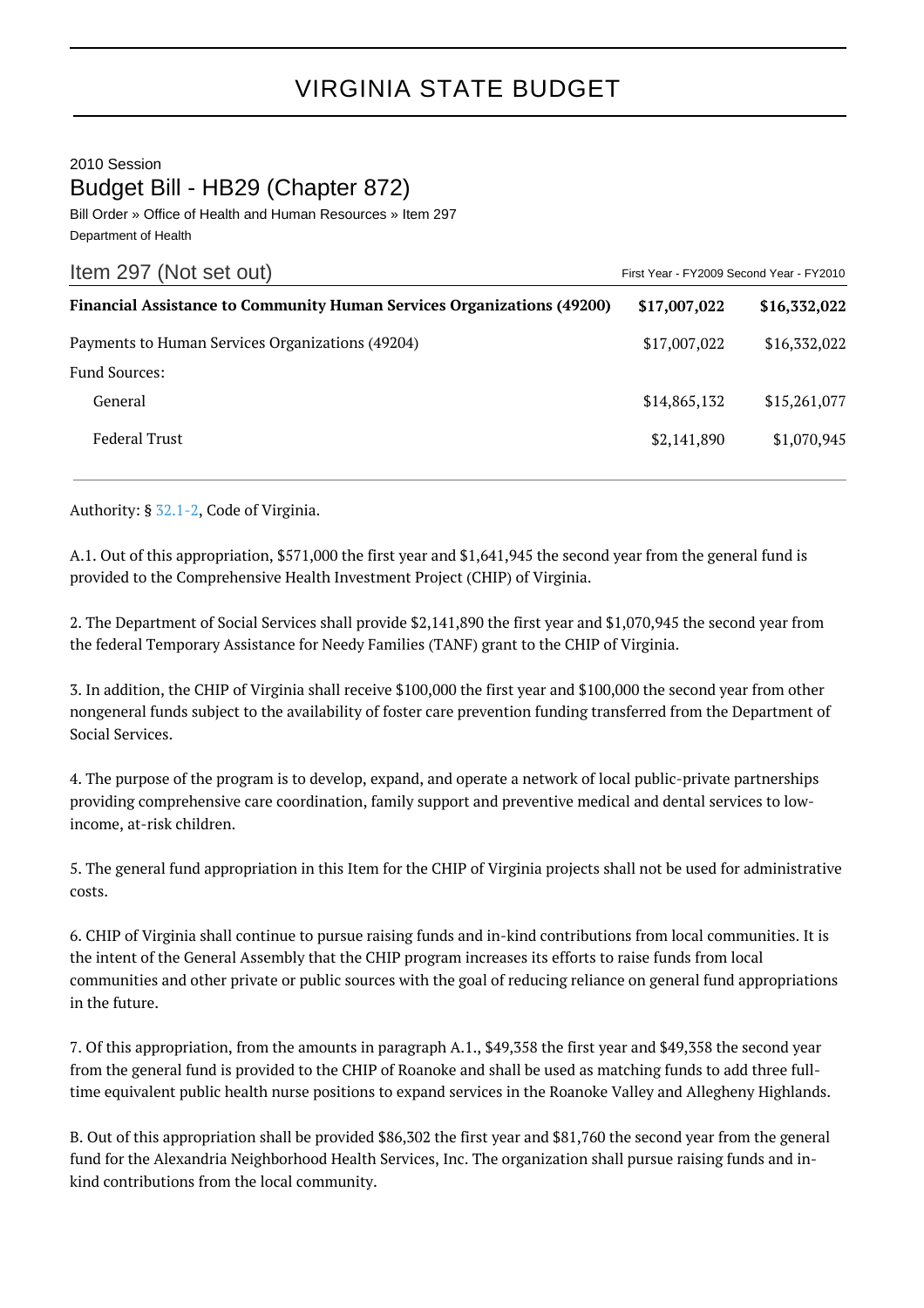C. Out of this appropriation shall be provided \$9,187 the first year and \$9,187 the second year from the general fund for the Louisa County Resource Council. The Council shall continue to pursue raising funds and in-kind contributions from the local community.

D. Out of this appropriation, \$12,035 the first year and \$12,035 the second year from the general fund shall be provided to the Olde Towne Medical Center.

E.1. Out of this appropriation, \$433,750 the first year and \$433,750 the second year from the general fund shall be provided to the Virginia Community Healthcare Association for the purchase of pharmaceuticals and medically necessary pharmacy supplies, and to provide pharmacy services to low-income, uninsured patients of the Community and Migrant Health Centers throughout Virginia. The uninsured patients served with these funds shall have family incomes no greater than 200 percent of the federal poverty level. The amount allocated to each Community and Migrant Health Center shall be determined through an allocation methodology developed by the Virginia Community Healthcare Association. The allocation methodology shall ensure that funds are distributed such that the Community and Migrant Health Centers are able to serve the pharmacy needs of the greatest number of low-income, uninsured persons. The Virginia Community Healthcare Association shall establish accounting and reporting mechanisms to track the disbursement and expenditure of these funds.

2. Out of this appropriation, \$750,000 the first year from the general fund shall be provided to the Virginia Community Healthcare Association to expand existing or develop new community health centers in medically underserved and economically disadvantaged areas of the Commonwealth. The Association shall consult with the Virginia Health Care Foundation on funding allocation decisions. It is the intent of the General Assembly that funding be used to match funding solicited by the Virginia Community Healthcare Association from local and federal sources, and other public or private organizations. The Virginia Community Healthcare Association shall report on the use of the funding to the Chairmen of the House Appropriations and Senate Finance Committees and the Joint Commission on Health Care on September 1 of each year.

3. Out of this appropriation, \$175,000 the first year and \$175,000 the second year from the general fund shall be provided to the Virginia Community Healthcare Association to expand access to care provided through community health centers.

4. Out of this appropriation, \$1,800,000 the first year and \$1,800,000 the second year from the general fund shall be provided to the Virginia Community Healthcare Association to support community health center operating costs for services provided to uninsured clients. The amount allocated to each Community and Migrant Health Center shall be determined through an allocation methodology developed by the Virginia Community Healthcare Association. The allocation methodology shall ensure that funds are distributed such that the Community and Migrant Health Centers are able to serve the needs of the greatest number of uninsured persons. The Virginia Community Healthcare Association shall establish accounting and reporting mechanisms to track the disbursement and expenditure of these funds.

F.1. Out of this appropriation, \$1,321,400 the first year and \$1,321,400 the second year from the general fund shall be provided to the Virginia Association of Free Clinics for the purchase of pharmaceuticals and medically necessary pharmacy supplies, and to provide pharmacy services to low-income, uninsured patients of the Free Clinics throughout Virginia. The amount allocated to each Free Clinic shall be determined through an allocation methodology developed by the Virginia Association of Free Clinics. The allocation methodology shall ensure that funds are distributed such that the Free Clinics are able to serve the pharmacy needs of the greatest number of lowincome, uninsured adults. The Virginia Association of Free Clinics shall establish accounting and reporting mechanisms to track the disbursement and expenditure of these funds.

2. Out of this appropriation, \$175,000 the first year and \$175,000 the second year from the general fund shall be provided to the Virginia Association of Free Clinics to expand access to health care services.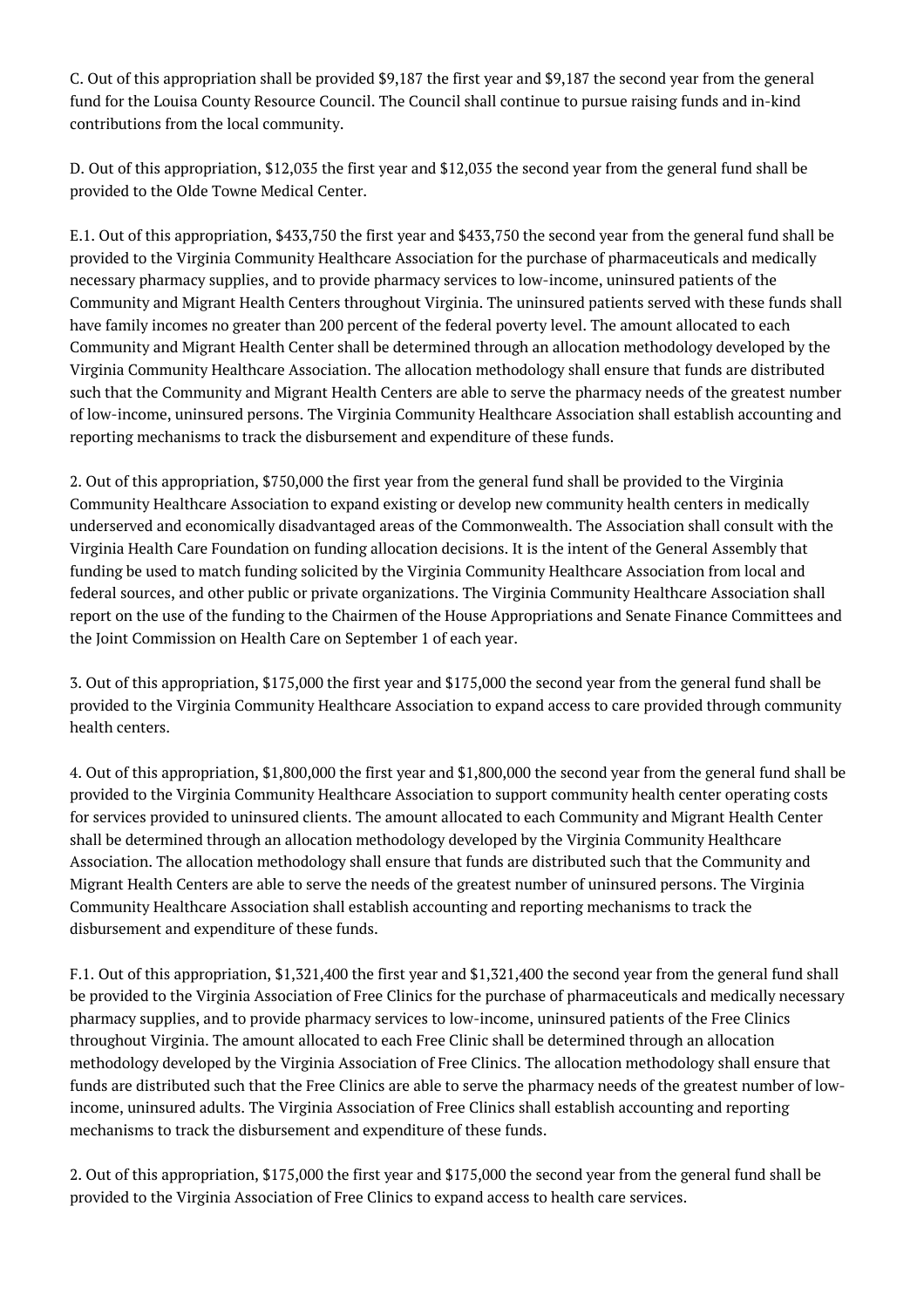3. Out of this appropriation, \$1,700,000 the first year and \$1,700,000 the second year from the general fund shall be provided to the Virginia Association of Free Clinics to support free clinic operating costs for services provided to uninsured clients. The amount allocated to each free clinic shall be determined through an allocation methodology developed by the Virginia Association of Free Clinics. The allocation methodology shall ensure that funds are distributed such that the free clinics are able to serve the needs of the greatest number of uninsured persons. The Virginia Association of Free Clinics shall establish accounting and reporting mechanisms to track the disbursement and expenditure of these funds.

4. Out of this appropriation, \$22,500 the first year and \$45,000 the second year from the general fund shall be provided to expand services at the Jeanie Schmidt Free Clinic.

G. Out of this appropriation, \$267,068 the first year and \$253,012 the second year from the general fund are provided to support the development of the Southwest Virginia Graduate Medical Education Consortium to create and support medical residency preceptor sites in rural and underserved communities in Southwest Virginia.

H. Out of this appropriation, \$546,012 the first year and \$546,012 the second year is provided from the general fund to support the regional AIDS resource and consultation centers and one local early intervention and treatment center.

I. Out of this appropriation, \$99,012 the first year and \$89,012 the second year is provided from the general fund to support the Arthur Ashe Health Center in Richmond.

J. Out of this appropriation, \$16,375 the first year and \$16,375 the second year from the general fund shall be provided to the Fan Free Clinic for AIDS related services.

K.1. Out of this appropriation, \$4,080,571 the first year and \$4,080,571 the second year from the general fund shall be paid to the Virginia Health Care Foundation. These funds shall be matched with local public and private resources and shall be awarded to proposals which enhance access to primary health care for Virginia's uninsured and medically underserved residents, through innovative service delivery models. The Foundation, in coordination with the Virginia Department of Health, the Area Health Education Centers program, the Joint Commission on Health Care, and other appropriate organizations, is encouraged to undertake initiatives to reduce health care workforce shortages. The Foundation shall account for the expenditure of these funds by providing the Governor, the Secretary of Health and Human Resources, the Chairmen of the House Appropriations and Senate Finance Committees, the State Health Commissioner, and the Chairman of the Joint Commission on Health Care with a certified audit and full report on Foundation initiatives and results, including evaluation findings, not later than October 1 of each year for the preceding fiscal year ending June 30.

2. On or before October 1 of each year, the Foundation shall submit to the Governor and the Chairmen of the House Appropriations and Senate Finance Committees a report on the actual amount, by fiscal year, of private and local government funds received by the Foundation since its inception. The report shall include certification that an amount equal to the state appropriation for the preceding fiscal year ending June 30 has been matched from private and local government sources during that fiscal year.

3. Of this appropriation, from the amounts in paragraph in K.1., \$125,000 the first year and \$125,000 the second year from the general fund shall be paid to the Virginia Health Care Foundation to expand the Pharmacy Connection software program to unserved or underserved regions of the Commonwealth.

4. Of this appropriation, as noted in K.1., \$105,000 the first year and \$105,000 the second year from the general fund shall be provided to the Virginia Health Care Foundation for the Rx Partnership to improve access to free medications for low-income Virginians.

5. Of this appropriation, from the amounts in paragraph in K.1., \$1,850,000 the first year and \$1,850,000 the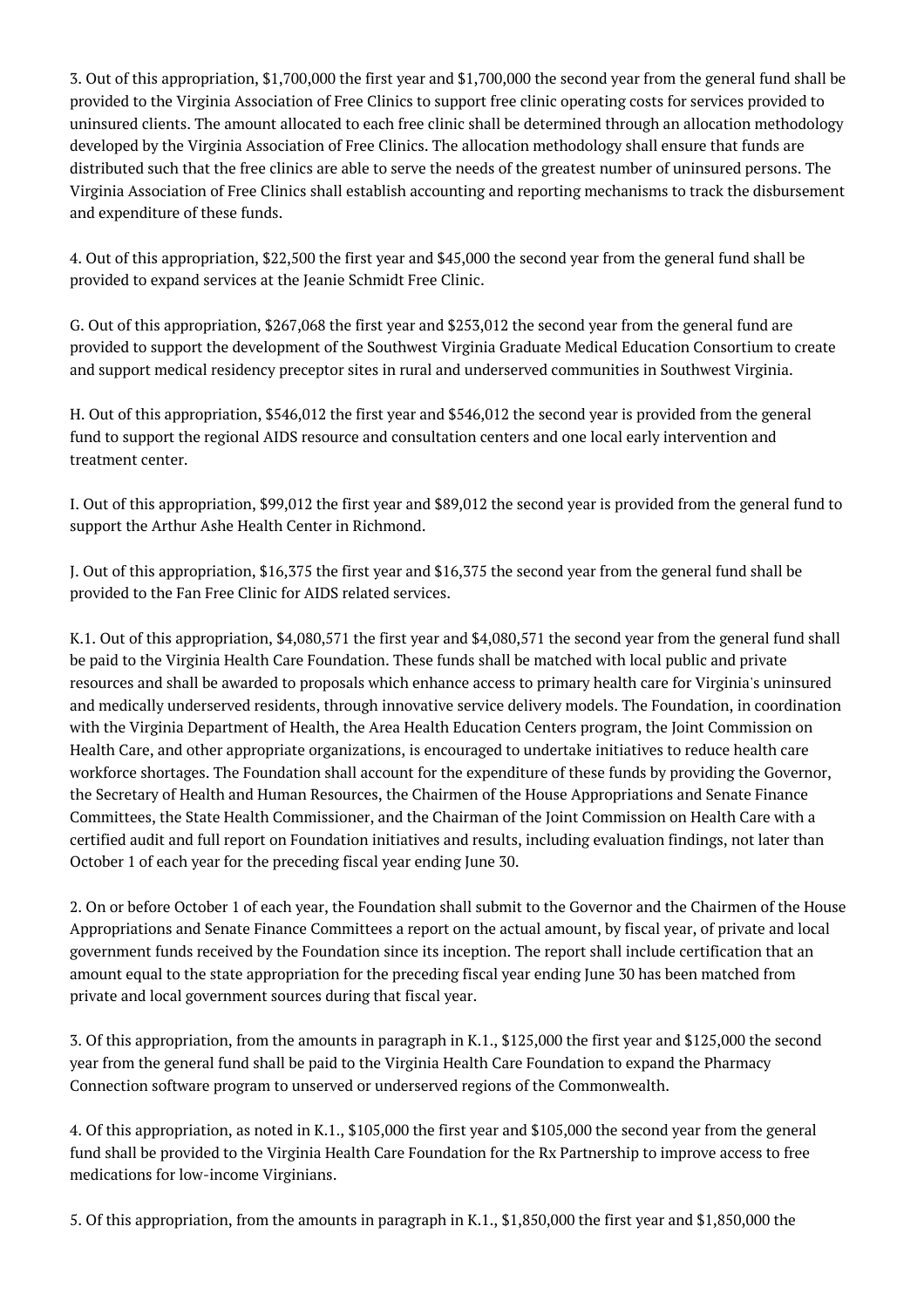second year from the general fund shall be provided to the Virginia Health Care Foundation to increase the capacity of the Commonwealth's health safety net providers to expand services to unserved or underserved Virginians. Of this amount, (i) \$850,000 the first year and \$850,000 the second year shall be used to underwrite service expansions and/or increase the number of patients served at existing sites or at new sites, (ii) \$850,000 the first year and \$850,000 the second year shall be used for Medication Assistance Coordinators who provide outreach assistance, and (iii) \$150,000 the first year and \$150,000 the second year shall be made available for locations with existing medication assistance programs.

L. Out of this appropriation, \$20,436 in the first year and \$20,436 in the second year from the general fund shall be provided to the Chesapeake Adult General Medical Clinic.

M. Out of this appropriation, \$247,313 the first year and \$290,957 the second year from the general fund is provided to support the administration of the patient level data base, including the outpatient data reporting system.

N. Out of this appropriation, \$90,250 in the first year and \$90,250 in the second year from the general fund shall be provided to the St. Mary's Health Wagon.

O. The Governor shall establish an Advisory Committee on Electronic Health Records for the purpose of developing recommendations for the design and implementation of electronic health records systems in Virginia that will advance interoperability while protecting patient privacy. Members of the Advisory Committee shall be appointed by the Governor and shall be composed of a representative from the hospital industry, a practicing physician, a representative of a pharmaceutical manufacturer, a representative of a licensed health insurance carrier, a corporate purchaser of health care, consumers, the Department of Medical Assistance Services, the Department of Mental Health, Mental Retardation and Substance Abuse Services, the Virginia Information Technology Agency, the Department of Human Resource Management, and other members as appointed by the Governor. The Secretary of Health and Human Resources and the Secretary of Technology shall serve as co-chairs of the Advisory Committee. The Advisory Committee shall submit to the Governor and the General Assembly an annual report of its activities, findings and recommendations by October 1 of each year.

Q. Out of this appropriation, \$42,500 the first year from the general fund is provided to the Virginia Transplant Council to maintain and operate the Virginia Organ and Tissue Donor Registry.

R. Out of this appropriation, \$127,500 the first year from the general fund shall be used for start-up costs related to pilot projects in the Northern Neck and Emporia, and \$63,750 the second year from the general fund to the pilot project in Emporia, pursuant to Chapter 926 of the 2005 Acts of Assembly, to provide alternative arrangements for prenatal and delivery services in areas where obstetrical departments at community hospitals no longer exist.

S. Out of this appropriation, \$95,000 the first year and \$90,000 the second year from the general fund shall be provided for grants to community-based programs that provide patient assistance, education, and family-centered support for individuals suffering from sickle cell disease. The department shall develop criteria for distributing these funds including specific goals and outcome measures. A report shall be submitted to the Chairmen of the House Appropriations and Senate Finance Committees detailing program outcomes by June 30 of each year.

T. Out of this appropriation, \$25,000 the first year and \$25,000 the second year from the general fund shall be provided to the Virginia Dental Health Foundation for the Mission of Mercy (M.O.M.) dental project.

U. Out of this appropriation, \$90,000 the first year and \$90,000 the second year from the general fund is provided to the Bedford Hospice House, Inc.